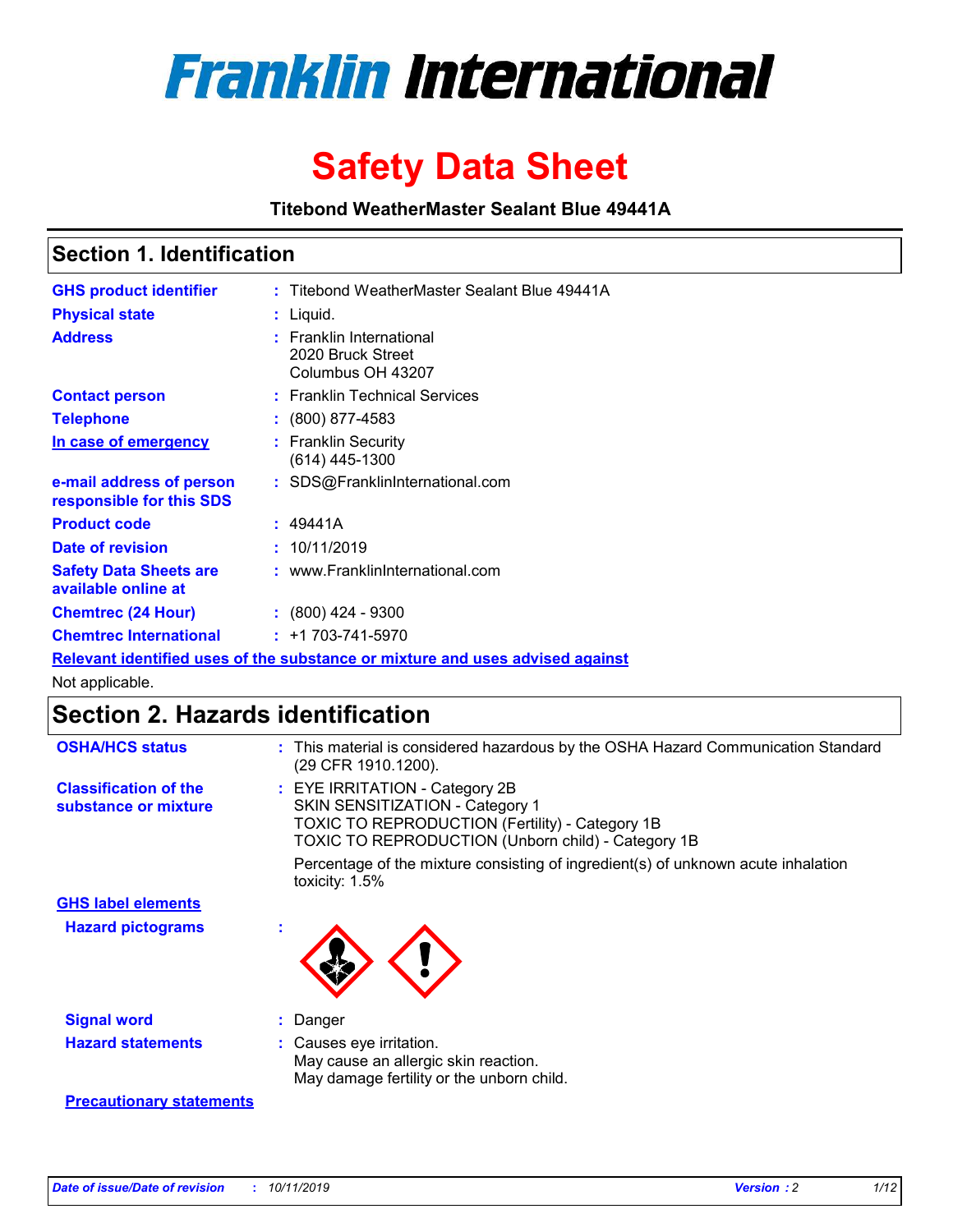### **Section 2. Hazards identification**

| <b>Prevention</b>                          | : Obtain special instructions before use. Do not handle until all safety precautions have<br>been read and understood. Wear protective gloves. Wear eye or face protection.<br>Wear protective clothing. Avoid breathing vapor. Wash hands thoroughly after handling.<br>Contaminated work clothing must not be allowed out of the workplace.                                                        |
|--------------------------------------------|------------------------------------------------------------------------------------------------------------------------------------------------------------------------------------------------------------------------------------------------------------------------------------------------------------------------------------------------------------------------------------------------------|
| <b>Response</b>                            | : IF exposed or concerned: Get medical attention. IF ON SKIN: Wash with plenty of<br>soap and water. Wash contaminated clothing before reuse. If skin irritation or rash<br>occurs: Get medical attention. IF IN EYES: Rinse cautiously with water for several<br>minutes. Remove contact lenses, if present and easy to do. Continue rinsing. If eye<br>irritation persists: Get medical attention. |
| <b>Storage</b>                             | : Store locked up.                                                                                                                                                                                                                                                                                                                                                                                   |
| <b>Disposal</b>                            | : Dispose of contents and container in accordance with all local, regional, national and<br>international regulations.                                                                                                                                                                                                                                                                               |
| <b>Hazards not otherwise</b><br>classified | : Product generates methanol during cure.                                                                                                                                                                                                                                                                                                                                                            |
|                                            |                                                                                                                                                                                                                                                                                                                                                                                                      |

### **Section 3. Composition/information on ingredients**

| <b>Substance/mixture</b><br>Mixture                  |               |                     |
|------------------------------------------------------|---------------|---------------------|
| <b>Ingredient name</b>                               | $\frac{9}{6}$ | <b>CAS number</b>   |
| 3-aminopropyltriethoxysilane<br>Dibutyltin dilaurate | ≤3<br>$≤0.3$  | 919-30-2<br>77-58-7 |

Any concentration shown as a range is to protect confidentiality or is due to batch variation.

**There are no additional ingredients present which, within the current knowledge of the supplier and in the concentrations applicable, are classified as hazardous to health or the environment and hence require reporting in this section.**

**Occupational exposure limits, if available, are listed in Section 8.**

### **Section 4. First aid measures**

| <b>Description of necessary first aid measures</b> |                                                                                                                                                                                                                                                                                                                                                                                                                                                                                                                                                                                                                                                                                                                                                                           |  |  |  |
|----------------------------------------------------|---------------------------------------------------------------------------------------------------------------------------------------------------------------------------------------------------------------------------------------------------------------------------------------------------------------------------------------------------------------------------------------------------------------------------------------------------------------------------------------------------------------------------------------------------------------------------------------------------------------------------------------------------------------------------------------------------------------------------------------------------------------------------|--|--|--|
| <b>Eye contact</b>                                 | : Immediately flush eyes with plenty of water, occasionally lifting the upper and lower<br>eyelids. Check for and remove any contact lenses. Continue to rinse for at least 10<br>minutes. If irritation persists, get medical attention.                                                                                                                                                                                                                                                                                                                                                                                                                                                                                                                                 |  |  |  |
| <b>Inhalation</b>                                  | : Remove victim to fresh air and keep at rest in a position comfortable for breathing. If<br>not breathing, if breathing is irregular or if respiratory arrest occurs, provide artificial<br>respiration or oxygen by trained personnel. It may be dangerous to the person providing<br>aid to give mouth-to-mouth resuscitation. Get medical attention. If unconscious, place<br>in recovery position and get medical attention immediately. Maintain an open airway.<br>Loosen tight clothing such as a collar, tie, belt or waistband. In case of inhalation of<br>decomposition products in a fire, symptoms may be delayed. The exposed person may<br>need to be kept under medical surveillance for 48 hours.                                                       |  |  |  |
| <b>Skin contact</b>                                | : Wash with plenty of soap and water. Remove contaminated clothing and shoes. Wash<br>contaminated clothing thoroughly with water before removing it, or wear gloves.<br>Continue to rinse for at least 10 minutes. Get medical attention. In the event of any<br>complaints or symptoms, avoid further exposure. Wash clothing before reuse. Clean<br>shoes thoroughly before reuse.                                                                                                                                                                                                                                                                                                                                                                                     |  |  |  |
| <b>Ingestion</b>                                   | : Wash out mouth with water. Remove dentures if any. Remove victim to fresh air and<br>keep at rest in a position comfortable for breathing. If material has been swallowed and<br>the exposed person is conscious, give small quantities of water to drink. Stop if the<br>exposed person feels sick as vomiting may be dangerous. Do not induce vomiting<br>unless directed to do so by medical personnel. If vomiting occurs, the head should be<br>kept low so that vomit does not enter the lungs. Get medical attention. Never give<br>anything by mouth to an unconscious person. If unconscious, place in recovery position<br>and get medical attention immediately. Maintain an open airway. Loosen tight clothing<br>such as a collar, tie, belt or waistband. |  |  |  |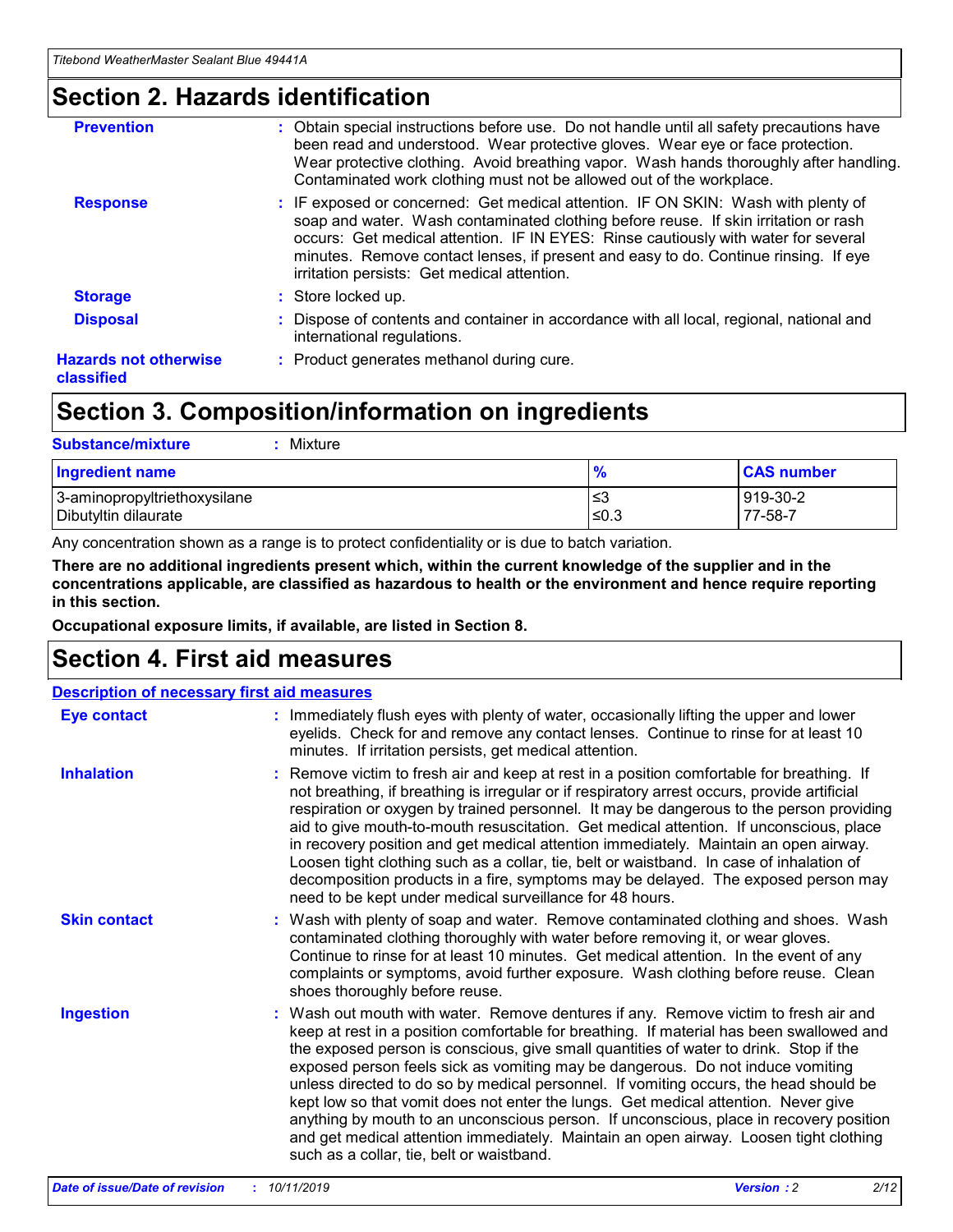## **Section 4. First aid measures**

| Most important symptoms/effects, acute and delayed                                          |                                                                                                                             |                                                                                                                                                                                                                                                                                                                                                                                                                 |  |  |
|---------------------------------------------------------------------------------------------|-----------------------------------------------------------------------------------------------------------------------------|-----------------------------------------------------------------------------------------------------------------------------------------------------------------------------------------------------------------------------------------------------------------------------------------------------------------------------------------------------------------------------------------------------------------|--|--|
| <b>Potential acute health effects</b>                                                       |                                                                                                                             |                                                                                                                                                                                                                                                                                                                                                                                                                 |  |  |
| <b>Eye contact</b>                                                                          |                                                                                                                             | : May cause eye irritation.                                                                                                                                                                                                                                                                                                                                                                                     |  |  |
| <b>Inhalation</b>                                                                           |                                                                                                                             | : No known significant effects or critical hazards.                                                                                                                                                                                                                                                                                                                                                             |  |  |
| <b>Skin contact</b>                                                                         |                                                                                                                             | : May cause skin irritation.                                                                                                                                                                                                                                                                                                                                                                                    |  |  |
| <b>Ingestion</b>                                                                            |                                                                                                                             | : No known significant effects or critical hazards.                                                                                                                                                                                                                                                                                                                                                             |  |  |
| <b>Over-exposure signs/symptoms</b>                                                         |                                                                                                                             |                                                                                                                                                                                                                                                                                                                                                                                                                 |  |  |
| <b>Eye contact</b>                                                                          |                                                                                                                             | : Adverse symptoms may include the following:<br>irritation<br>watering<br>redness                                                                                                                                                                                                                                                                                                                              |  |  |
| <b>Inhalation</b>                                                                           |                                                                                                                             | : Adverse symptoms may include the following:<br>reduced fetal weight<br>increase in fetal deaths<br>skeletal malformations                                                                                                                                                                                                                                                                                     |  |  |
| <b>Skin contact</b>                                                                         |                                                                                                                             | : Adverse symptoms may include the following:<br>irritation<br>redness<br>reduced fetal weight<br>increase in fetal deaths<br>skeletal malformations                                                                                                                                                                                                                                                            |  |  |
| <b>Ingestion</b>                                                                            | : Adverse symptoms may include the following:<br>reduced fetal weight<br>increase in fetal deaths<br>skeletal malformations |                                                                                                                                                                                                                                                                                                                                                                                                                 |  |  |
| <b>Indication of immediate medical attention and special treatment needed, if necessary</b> |                                                                                                                             |                                                                                                                                                                                                                                                                                                                                                                                                                 |  |  |
| <b>Notes to physician</b>                                                                   |                                                                                                                             | : In case of inhalation of decomposition products in a fire, symptoms may be delayed.<br>The exposed person may need to be kept under medical surveillance for 48 hours.                                                                                                                                                                                                                                        |  |  |
| <b>Specific treatments</b>                                                                  |                                                                                                                             | : No specific treatment.                                                                                                                                                                                                                                                                                                                                                                                        |  |  |
| <b>Protection of first-aiders</b>                                                           |                                                                                                                             | : No action shall be taken involving any personal risk or without suitable training. If it is<br>suspected that fumes are still present, the rescuer should wear an appropriate mask or<br>self-contained breathing apparatus. It may be dangerous to the person providing aid to<br>give mouth-to-mouth resuscitation. Wash contaminated clothing thoroughly with water<br>before removing it, or wear gloves. |  |  |

**See toxicological information (Section 11)**

### **Section 5. Fire-fighting measures**

| <b>Extinguishing media</b>                             |                                                                                                                                                                                                     |
|--------------------------------------------------------|-----------------------------------------------------------------------------------------------------------------------------------------------------------------------------------------------------|
| <b>Suitable extinguishing</b><br>media                 | : Use an extinguishing agent suitable for the surrounding fire.                                                                                                                                     |
| <b>Unsuitable extinguishing</b><br>media               | $:$ None known.                                                                                                                                                                                     |
| <b>Specific hazards arising</b><br>from the chemical   | : In a fire or if heated, a pressure increase will occur and the container may burst.                                                                                                               |
| <b>Hazardous thermal</b><br>decomposition products     | : Decomposition products may include the following materials:<br>carbon dioxide<br>carbon monoxide<br>nitrogen oxides<br>metal oxide/oxides                                                         |
| <b>Special protective actions</b><br>for fire-fighters | : Promptly isolate the scene by removing all persons from the vicinity of the incident if<br>there is a fire. No action shall be taken involving any personal risk or without suitable<br>training. |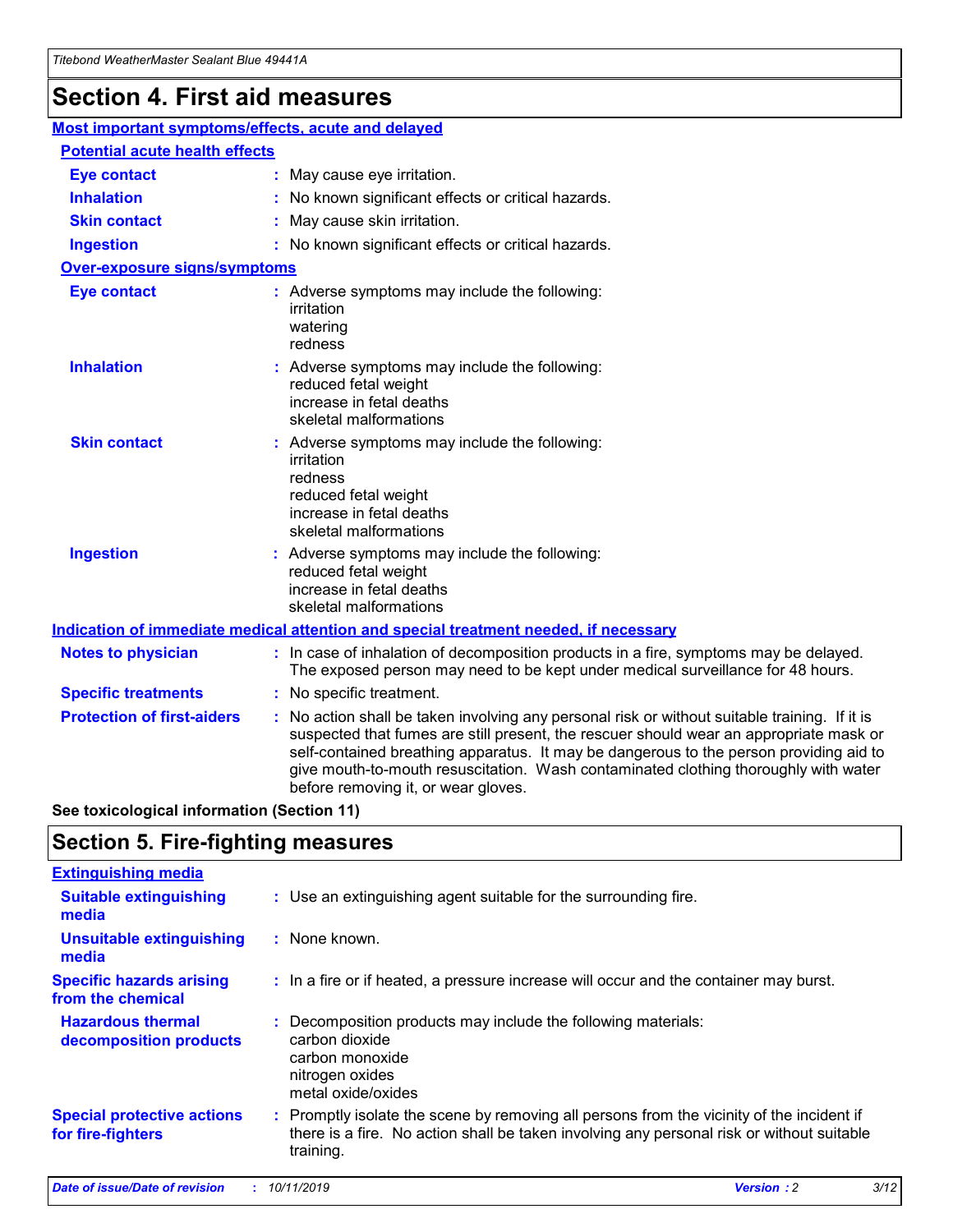### **Section 5. Fire-fighting measures**

**Special protective equipment for fire-fighters** Fire-fighters should wear appropriate protective equipment and self-contained breathing **:** apparatus (SCBA) with a full face-piece operated in positive pressure mode.

### **Section 6. Accidental release measures**

#### **Personal precautions, protective equipment and emergency procedures**

| For non-emergency<br>personnel                               | : No action shall be taken involving any personal risk or without suitable training.<br>Evacuate surrounding areas. Keep unnecessary and unprotected personnel from<br>entering. Do not touch or walk through spilled material. Avoid breathing vapor or mist.<br>Provide adequate ventilation. Wear appropriate respirator when ventilation is<br>inadequate. Put on appropriate personal protective equipment.                                                                                                                                                                                                                                                                                             |
|--------------------------------------------------------------|--------------------------------------------------------------------------------------------------------------------------------------------------------------------------------------------------------------------------------------------------------------------------------------------------------------------------------------------------------------------------------------------------------------------------------------------------------------------------------------------------------------------------------------------------------------------------------------------------------------------------------------------------------------------------------------------------------------|
|                                                              | For emergency responders : If specialized clothing is required to deal with the spillage, take note of any information in<br>Section 8 on suitable and unsuitable materials. See also the information in "For non-<br>emergency personnel".                                                                                                                                                                                                                                                                                                                                                                                                                                                                  |
| <b>Environmental precautions</b>                             | : Avoid dispersal of spilled material and runoff and contact with soil, waterways, drains<br>and sewers. Inform the relevant authorities if the product has caused environmental<br>pollution (sewers, waterways, soil or air).                                                                                                                                                                                                                                                                                                                                                                                                                                                                              |
| <b>Methods and materials for containment and cleaning up</b> |                                                                                                                                                                                                                                                                                                                                                                                                                                                                                                                                                                                                                                                                                                              |
| <b>Small spill</b>                                           | : Stop leak if without risk. Move containers from spill area. Dilute with water and mop up<br>if water-soluble. Alternatively, or if water-insoluble, absorb with an inert dry material and<br>place in an appropriate waste disposal container. Dispose of via a licensed waste<br>disposal contractor.                                                                                                                                                                                                                                                                                                                                                                                                     |
| <b>Large spill</b>                                           | : Stop leak if without risk. Move containers from spill area. Approach release from<br>upwind. Prevent entry into sewers, water courses, basements or confined areas. Wash<br>spillages into an effluent treatment plant or proceed as follows. Contain and collect<br>spillage with non-combustible, absorbent material e.g. sand, earth, vermiculite or<br>diatomaceous earth and place in container for disposal according to local regulations<br>(see Section 13). Dispose of via a licensed waste disposal contractor. Contaminated<br>absorbent material may pose the same hazard as the spilled product. Note: see<br>Section 1 for emergency contact information and Section 13 for waste disposal. |

### **Section 7. Handling and storage**

| <b>Precautions for safe handling</b>                                             |                                                                                                                                                                                                                                                                                                                                                                                                                                                                                                                                                                                                                                                                                                                                                                                                                                                  |
|----------------------------------------------------------------------------------|--------------------------------------------------------------------------------------------------------------------------------------------------------------------------------------------------------------------------------------------------------------------------------------------------------------------------------------------------------------------------------------------------------------------------------------------------------------------------------------------------------------------------------------------------------------------------------------------------------------------------------------------------------------------------------------------------------------------------------------------------------------------------------------------------------------------------------------------------|
| <b>Protective measures</b>                                                       | : Put on appropriate personal protective equipment (see Section 8). Persons with a<br>history of skin sensitization problems should not be employed in any process in which<br>this product is used. Avoid exposure - obtain special instructions before use. Avoid<br>exposure during pregnancy. Do not handle until all safety precautions have been read<br>and understood. Do not get in eyes or on skin or clothing. Do not ingest. Avoid<br>breathing vapor or mist. If during normal use the material presents a respiratory hazard,<br>use only with adequate ventilation or wear appropriate respirator. Keep in the original<br>container or an approved alternative made from a compatible material, kept tightly<br>closed when not in use. Empty containers retain product residue and can be hazardous.<br>Do not reuse container. |
| <b>Advice on general</b><br>occupational hygiene                                 | : Eating, drinking and smoking should be prohibited in areas where this material is<br>handled, stored and processed. Workers should wash hands and face before eating,<br>drinking and smoking. Remove contaminated clothing and protective equipment before<br>entering eating areas. See also Section 8 for additional information on hygiene<br>measures.                                                                                                                                                                                                                                                                                                                                                                                                                                                                                    |
| <b>Conditions for safe storage,</b><br>including any<br><b>incompatibilities</b> | Store between the following temperatures: 0 to 120 $\degree$ C (32 to 248 $\degree$ F). Store in<br>accordance with local regulations. Store in original container protected from direct<br>sunlight in a dry, cool and well-ventilated area, away from incompatible materials (see<br>Section 10) and food and drink. Store locked up. Keep container tightly closed and<br>sealed until ready for use. Containers that have been opened must be carefully<br>resealed and kept upright to prevent leakage. Do not store in unlabeled containers.<br>Use appropriate containment to avoid environmental contamination. See Section 10 for<br>incompatible materials before handling or use.                                                                                                                                                     |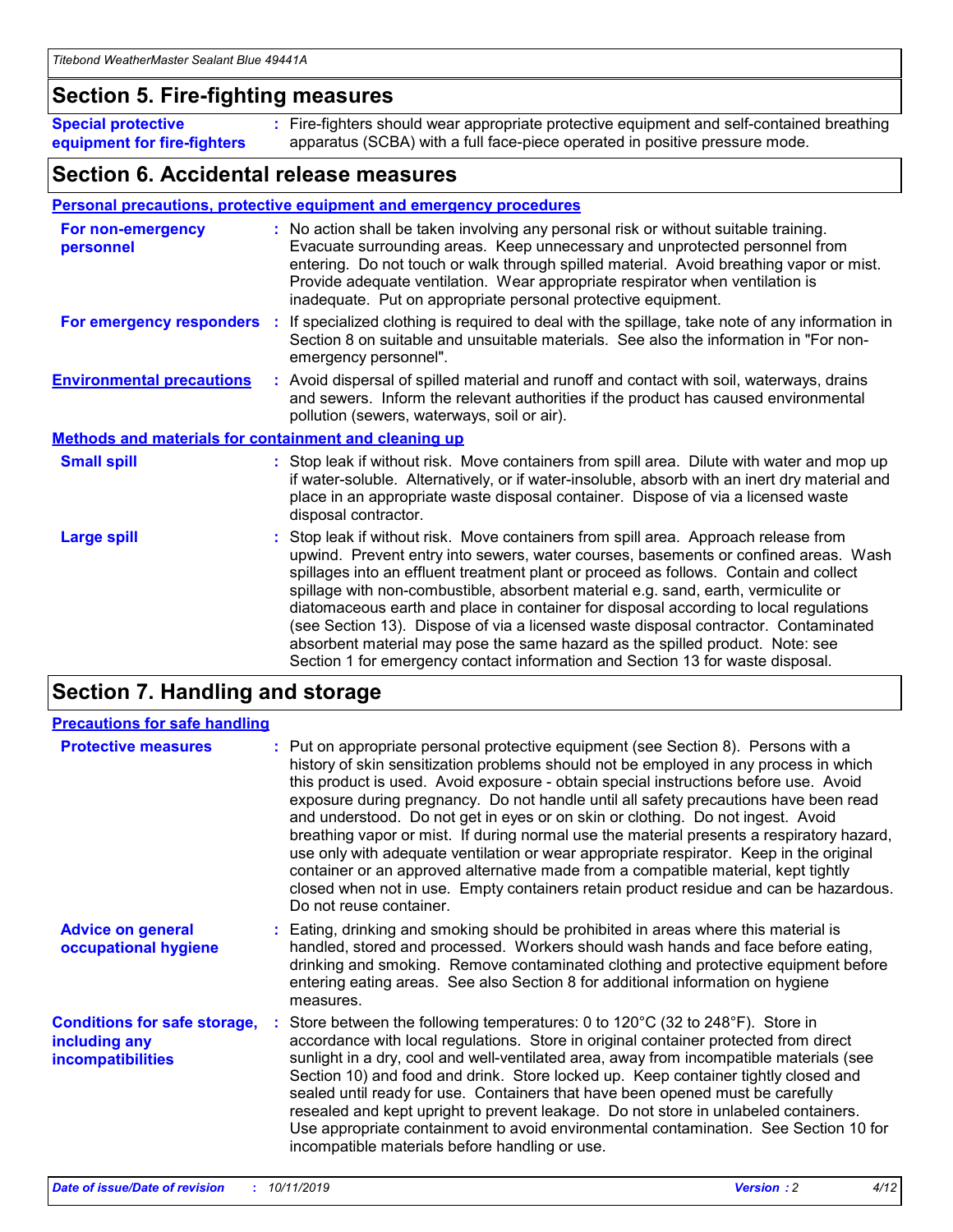## **Section 8. Exposure controls/personal protection**

#### **Control parameters**

#### **Occupational exposure limits**

| <b>Ingredient name</b>                               |    |                        | <b>Exposure limits</b>                                                                                                                                                                                                                                                                                                                                                                                                                                                                                                                                                                                                 |
|------------------------------------------------------|----|------------------------|------------------------------------------------------------------------------------------------------------------------------------------------------------------------------------------------------------------------------------------------------------------------------------------------------------------------------------------------------------------------------------------------------------------------------------------------------------------------------------------------------------------------------------------------------------------------------------------------------------------------|
| 3-aminopropyltriethoxysilane<br>Dibutyltin dilaurate |    |                        | None.<br>ACGIH TLV (United States, 3/2019). Absorbed through skin.<br>Notes: as Sn<br>TWA: $0.1 \text{ mg/m}^3$ , (as Sn) 8 hours.<br>STEL: 0.2 mg/m <sup>3</sup> , (as Sn) 15 minutes.<br>NIOSH REL (United States, 10/2016). Absorbed through skin.<br>Notes: as Sn<br>TWA: 0.1 mg/m <sup>3</sup> , (as Sn) 10 hours.<br>OSHA PEL (United States, 5/2018). Notes: as Sn<br>TWA: $0.1 \text{ mg/m}^3$ , (as Sn) 8 hours.<br>OSHA PEL 1989 (United States, 3/1989). Absorbed through skin.<br>Notes: measured as Sn<br>TWA: 0.1 mg/m <sup>3</sup> , (measured as Sn) 8 hours. Form: Organic                            |
| <b>Appropriate engineering</b><br>controls           |    |                        | : If user operations generate dust, fumes, gas, vapor or mist, use process enclosures,<br>local exhaust ventilation or other engineering controls to keep worker exposure to<br>airborne contaminants below any recommended or statutory limits.                                                                                                                                                                                                                                                                                                                                                                       |
| <b>Environmental exposure</b><br>controls            |    |                        | Emissions from ventilation or work process equipment should be checked to ensure<br>they comply with the requirements of environmental protection legislation. In some<br>cases, fume scrubbers, filters or engineering modifications to the process equipment<br>will be necessary to reduce emissions to acceptable levels.                                                                                                                                                                                                                                                                                          |
| <b>Individual protection measures</b>                |    |                        |                                                                                                                                                                                                                                                                                                                                                                                                                                                                                                                                                                                                                        |
| <b>Hygiene measures</b>                              |    |                        | : Wash hands, forearms and face thoroughly after handling chemical products, before<br>eating, smoking and using the lavatory and at the end of the working period.<br>Appropriate techniques should be used to remove potentially contaminated clothing.<br>Contaminated work clothing should not be allowed out of the workplace. Wash<br>contaminated clothing before reusing. Ensure that eyewash stations and safety<br>showers are close to the workstation location.                                                                                                                                            |
| <b>Eye/face protection</b>                           |    |                        | : Safety eyewear complying with an approved standard should be used when a risk<br>assessment indicates this is necessary to avoid exposure to liquid splashes, mists,<br>gases or dusts. If contact is possible, the following protection should be worn, unless<br>the assessment indicates a higher degree of protection: chemical splash goggles.                                                                                                                                                                                                                                                                  |
| <b>Skin protection</b>                               |    |                        |                                                                                                                                                                                                                                                                                                                                                                                                                                                                                                                                                                                                                        |
| <b>Hand protection</b>                               |    |                        | : Chemical-resistant, impervious gloves complying with an approved standard should be<br>worn at all times when handling chemical products if a risk assessment indicates this is<br>necessary. Considering the parameters specified by the glove manufacturer, check<br>during use that the gloves are still retaining their protective properties. It should be<br>noted that the time to breakthrough for any glove material may be different for different<br>glove manufacturers. In the case of mixtures, consisting of several substances, the<br>protection time of the gloves cannot be accurately estimated. |
| <b>Body protection</b>                               |    | handling this product. | Personal protective equipment for the body should be selected based on the task being<br>performed and the risks involved and should be approved by a specialist before                                                                                                                                                                                                                                                                                                                                                                                                                                                |
| <b>Other skin protection</b>                         |    |                        | : Appropriate footwear and any additional skin protection measures should be selected<br>based on the task being performed and the risks involved and should be approved by a<br>specialist before handling this product.                                                                                                                                                                                                                                                                                                                                                                                              |
| <b>Respiratory protection</b>                        | ÷. | aspects of use.        | Based on the hazard and potential for exposure, select a respirator that meets the<br>appropriate standard or certification. Respirators must be used according to a<br>respiratory protection program to ensure proper fitting, training, and other important                                                                                                                                                                                                                                                                                                                                                         |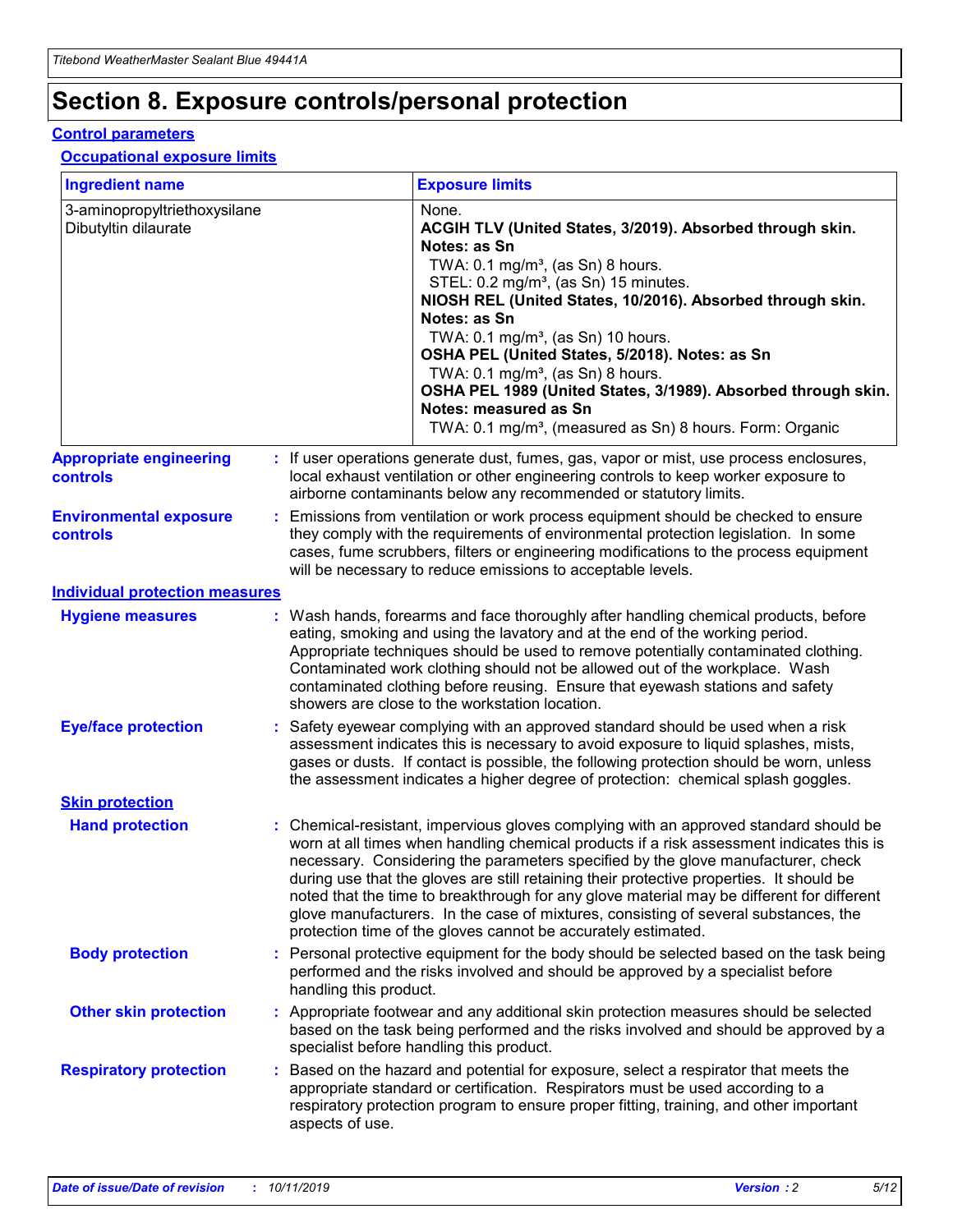### **Section 9. Physical and chemical properties**

#### **Appearance**

| <b>Physical state</b>                             | : Liquid. [Paste.]                                              |
|---------------------------------------------------|-----------------------------------------------------------------|
| Color                                             | $:$ Blue.                                                       |
| Odor                                              | : None [Slight]                                                 |
| <b>Odor threshold</b>                             | $:$ Not available.                                              |
| рH                                                | : Not applicable.                                               |
| <b>Melting point</b>                              | : Not available.                                                |
| <b>Boiling point</b>                              | : >100°C (>212°F)                                               |
| <b>Flash point</b>                                | : Closed cup: >200°C (>392°F) [Setaflash.]                      |
| <b>Evaporation rate</b>                           | $:$ <1 (butyl acetate = 1)                                      |
| <b>Flammability (solid, gas)</b>                  | : Not available.                                                |
| Lower and upper explosive<br>(flammable) limits   | $:$ Not available.                                              |
| <b>VOC (less water, less</b><br>exempt solvents)  | : 0 g/l                                                         |
| <b>Volatility</b>                                 | $: 0\%$ (w/w)                                                   |
| <b>Vapor density</b>                              | : Not available.                                                |
| <b>Relative density</b>                           | : 1.4329                                                        |
| <b>Solubility</b>                                 | Insoluble in the following materials: cold water and hot water. |
| <b>Solubility in water</b>                        | : Not available.                                                |
| <b>Partition coefficient: n-</b><br>octanol/water | $:$ Not available.                                              |
| <b>Auto-ignition temperature</b>                  | : Not available.                                                |
|                                                   |                                                                 |
| <b>Decomposition temperature</b>                  | : Not available.                                                |

### **Section 10. Stability and reactivity**

| <b>Reactivity</b>                            |    | : No specific test data related to reactivity available for this product or its ingredients.            |
|----------------------------------------------|----|---------------------------------------------------------------------------------------------------------|
| <b>Chemical stability</b>                    |    | : The product is stable.                                                                                |
| <b>Possibility of hazardous</b><br>reactions |    | : Under normal conditions of storage and use, hazardous reactions will not occur.                       |
| <b>Conditions to avoid</b>                   |    | : No specific data.                                                                                     |
| <b>Incompatible materials</b>                | ٠. | No specific data.                                                                                       |
| <b>Hazardous decomposition</b><br>products   | ÷. | Under normal conditions of storage and use, hazardous decomposition products should<br>not be produced. |

### **Section 11. Toxicological information**

### **Information on toxicological effects**

#### **Acute toxicity**

| <b>Product/ingredient name</b> | <b>Result</b>           | <b>Species</b> | <b>Dose</b>                | <b>Exposure</b> |
|--------------------------------|-------------------------|----------------|----------------------------|-----------------|
| 3-aminopropyltriethoxysilane   | <b>ILD50 Dermal</b>     | Rabbit         | 4.29 g/kg                  |                 |
| Dibutyltin dilaurate           | ILD50 Oral<br>LD50 Oral | Rat<br>Rat     | $1.57$ g/kg<br>175 $mg/kg$ |                 |
|                                |                         |                |                            |                 |

**Irritation/Corrosion**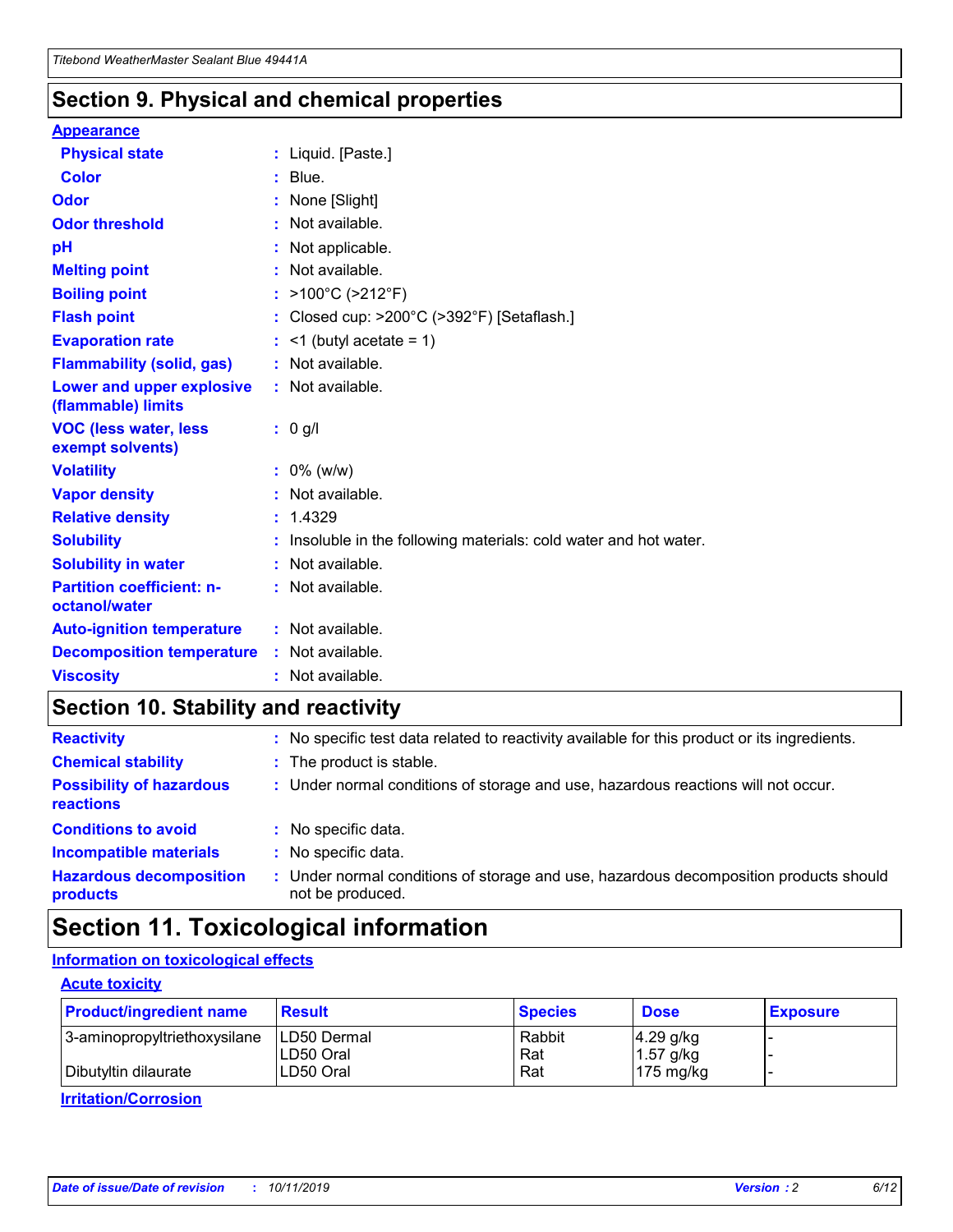## **Section 11. Toxicological information**

| <b>Product/ingredient name</b> | <b>Result</b>            | <b>Species</b> | <b>Score</b> | <b>Exposure</b>           | <b>Observation</b> |
|--------------------------------|--------------------------|----------------|--------------|---------------------------|--------------------|
| 3-aminopropyltriethoxysilane   | Eyes - Mild irritant     | Rabbit         |              | $100$ mg                  |                    |
|                                | Eyes - Severe irritant   | Rabbit         |              | 24 hours 750              |                    |
|                                |                          |                |              | ug                        |                    |
|                                | Skin - Severe irritant   | Rabbit         |              | 24 hours 5                | -                  |
| Dibutyltin dilaurate           | Eyes - Moderate irritant | Rabbit         |              | mq<br><b>24 hours 100</b> |                    |
|                                |                          |                |              | mg                        |                    |
|                                | Skin - Severe irritant   | Rabbit         |              | 500 mg                    |                    |

### **Sensitization**

Not available.

#### **Mutagenicity**

Not available.

#### **Carcinogenicity**

Not available.

#### **Reproductive toxicity**

Not available.

#### **Teratogenicity**

Not available.

#### **Specific target organ toxicity (single exposure)**

Not available.

#### **Specific target organ toxicity (repeated exposure)**

| <b>Name</b>                                                                  |                                                                            | <b>Category</b>                                     | <b>Route of</b><br>exposure | <b>Target organs</b> |
|------------------------------------------------------------------------------|----------------------------------------------------------------------------|-----------------------------------------------------|-----------------------------|----------------------|
| Dibutyltin dilaurate                                                         |                                                                            | Category 1                                          | -                           | respiratory system   |
| <b>Aspiration hazard</b><br>Not available.                                   |                                                                            |                                                     |                             |                      |
| <b>Information on the likely</b><br>routes of exposure                       | : Not available.                                                           |                                                     |                             |                      |
| <b>Potential acute health effects</b>                                        |                                                                            |                                                     |                             |                      |
| <b>Eye contact</b>                                                           | : May cause eye irritation.                                                |                                                     |                             |                      |
| <b>Inhalation</b>                                                            |                                                                            | : No known significant effects or critical hazards. |                             |                      |
| <b>Skin contact</b>                                                          | : May cause skin irritation.                                               |                                                     |                             |                      |
| <b>Ingestion</b>                                                             |                                                                            | : No known significant effects or critical hazards. |                             |                      |
| Symptoms related to the physical, chemical and toxicological characteristics |                                                                            |                                                     |                             |                      |
| <b>Eye contact</b>                                                           | irritation<br>watering<br>redness                                          | : Adverse symptoms may include the following:       |                             |                      |
| <b>Inhalation</b>                                                            | reduced fetal weight<br>increase in fetal deaths<br>skeletal malformations | : Adverse symptoms may include the following:       |                             |                      |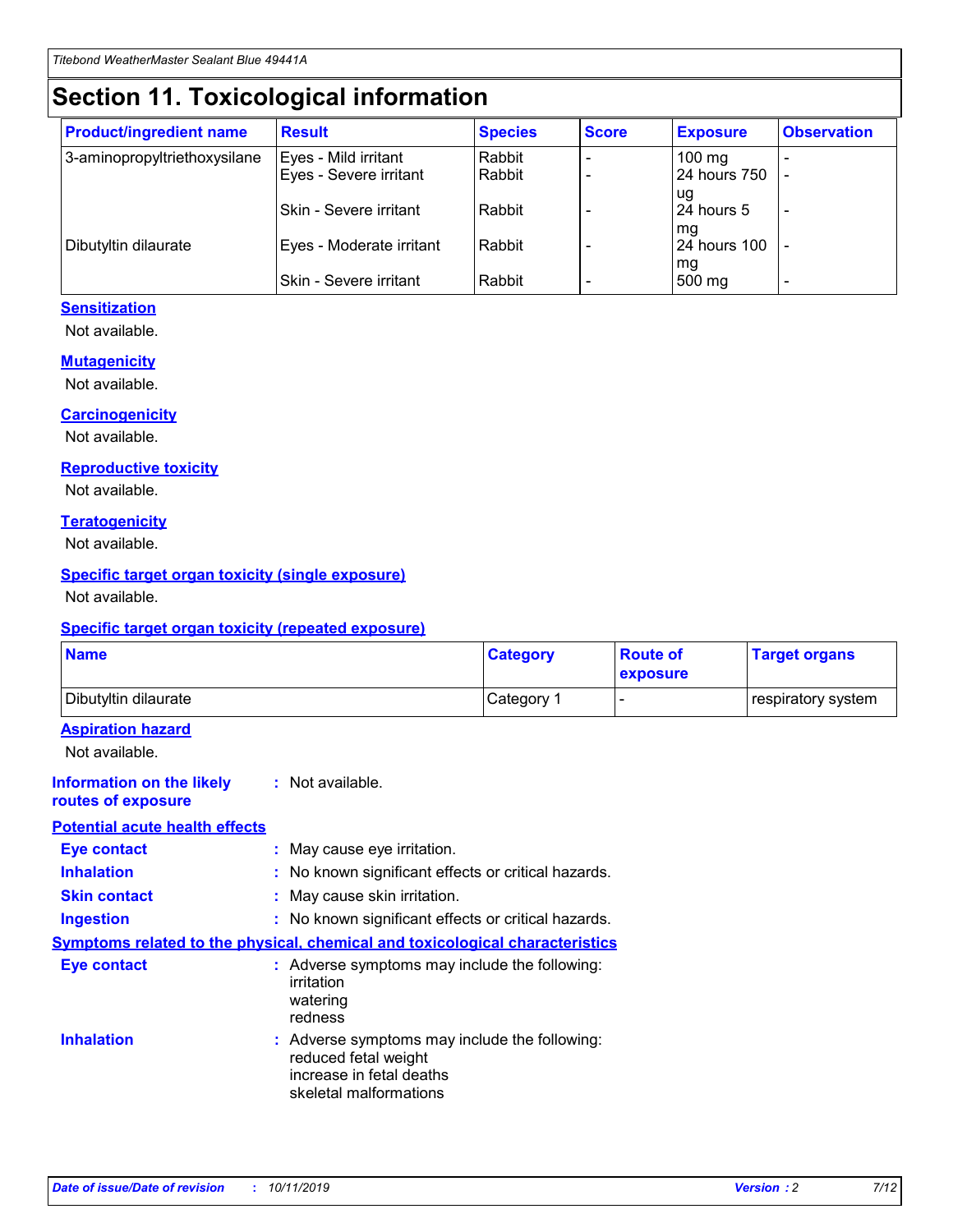## **Section 11. Toxicological information**

| <b>Skin contact</b>                     | : Adverse symptoms may include the following:<br>irritation<br>redness<br>reduced fetal weight<br>increase in fetal deaths<br>skeletal malformations |
|-----------------------------------------|------------------------------------------------------------------------------------------------------------------------------------------------------|
| <b>Ingestion</b>                        | : Adverse symptoms may include the following:<br>reduced fetal weight<br>increase in fetal deaths<br>skeletal malformations                          |
|                                         | Delayed and immediate effects and also chronic effects from short and long term exposure                                                             |
| <b>Short term exposure</b>              |                                                                                                                                                      |
| <b>Potential immediate</b><br>effects   | : Not available.                                                                                                                                     |
| <b>Potential delayed effects</b>        | : Not available.                                                                                                                                     |
| <b>Long term exposure</b>               |                                                                                                                                                      |
| <b>Potential immediate</b><br>effects   | : Not available.                                                                                                                                     |
| <b>Potential delayed effects</b>        | : Not available.                                                                                                                                     |
| <b>Potential chronic health effects</b> |                                                                                                                                                      |
| Not available.                          |                                                                                                                                                      |
| <b>General</b>                          | : Once sensitized, a severe allergic reaction may occur when subsequently exposed to<br>very low levels.                                             |
| <b>Carcinogenicity</b>                  | : No known significant effects or critical hazards.                                                                                                  |
| <b>Mutagenicity</b>                     | No known significant effects or critical hazards.                                                                                                    |
| <b>Teratogenicity</b>                   | May damage the unborn child.                                                                                                                         |
| <b>Developmental effects</b>            | No known significant effects or critical hazards.                                                                                                    |
| <b>Fertility effects</b>                | : May damage fertility.                                                                                                                              |
| <b>Numerical measures of toxicity</b>   |                                                                                                                                                      |
| <b>Acute toxicity estimates</b>         |                                                                                                                                                      |
|                                         |                                                                                                                                                      |

Not available.

## **Section 12. Ecological information**

#### **Toxicity**

| <b>Product/ingredient name</b> | <b>Result</b>                     | <b>Species</b>                       | <b>Exposure</b> |
|--------------------------------|-----------------------------------|--------------------------------------|-----------------|
| Dibutyltin dilaurate           | Chronic EC10 > 2 mg/l Fresh water | Algae - Scenedesmus<br>I subspicatus | l 96 hours i    |

### **Persistence and degradability**

| <b>Product/ingredient name</b> | <b>Test</b>                                                                    | <b>Result</b>  |  | <b>Dose</b>       | <b>Inoculum</b>         |
|--------------------------------|--------------------------------------------------------------------------------|----------------|--|-------------------|-------------------------|
| Dibutyltin dilaurate           | OECD 301F<br>Ready<br>Biodegradability -<br>Manometric<br>Respirometry<br>Test | 23 % - 28 days |  |                   |                         |
| <b>Product/ingredient name</b> | <b>Aquatic half-life</b>                                                       |                |  | <b>Photolysis</b> | <b>Biodegradability</b> |
| Dibutyltin dilaurate           |                                                                                |                |  |                   | Inherent                |

### **Bioaccumulative potential**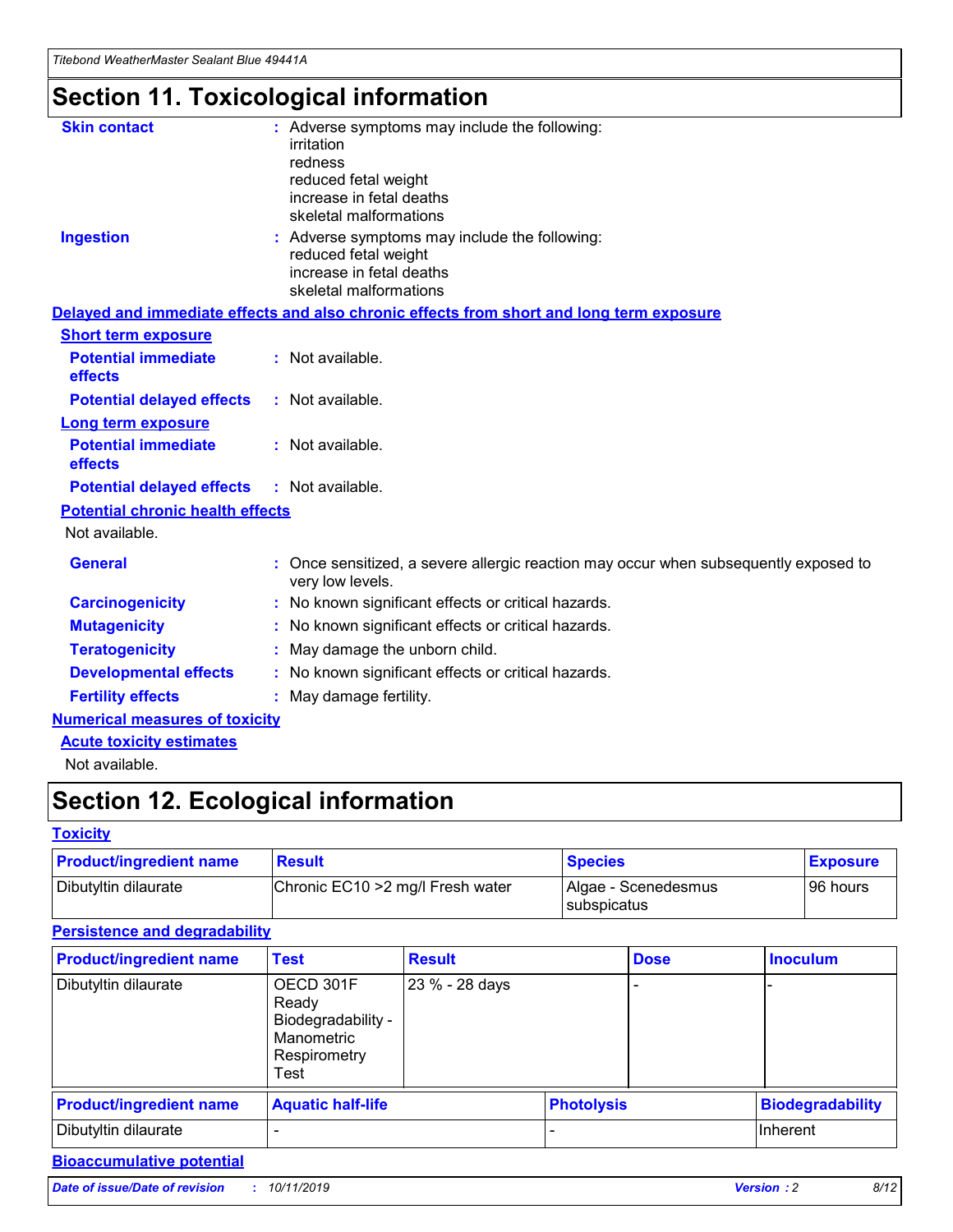## **Section 12. Ecological information**

| <b>Product/ingredient name</b> | $LoaPow$ | <b>BCF</b> | <b>Potential</b> |
|--------------------------------|----------|------------|------------------|
| 3-aminopropyltriethoxysilane   | 1.7      | 3.4        | low              |
| Dibutyltin dilaurate           | 4.44     | 2.91       | low              |

#### **Mobility in soil**

| <b>Soil/water partition</b><br>coefficient (K <sub>oc</sub> ) | : Not available.                                    |
|---------------------------------------------------------------|-----------------------------------------------------|
| <b>Other adverse effects</b>                                  | : No known significant effects or critical hazards. |

### **Section 13. Disposal considerations**

| <b>Disposal methods</b> |
|-------------------------|

**Disposal methods** : The generation of waste should be avoided or minimized wherever possible. Disposal of this product, solutions and any by-products should at all times comply with the requirements of environmental protection and waste disposal legislation and any regional local authority requirements. Dispose of surplus and non-recyclable products via a licensed waste disposal contractor. Waste should not be disposed of untreated to the sewer unless fully compliant with the requirements of all authorities with jurisdiction. Waste packaging should be recycled. Incineration or landfill should only be considered when recycling is not feasible. This material and its container must be disposed of in a safe way. Care should be taken when handling emptied containers that have not been cleaned or rinsed out. Empty containers or liners may retain some product residues. Avoid dispersal of spilled material and runoff and contact with soil, waterways, drains and sewers.

## **Section 14. Transport information**

|                                      | <b>DOT</b><br><b>Classification</b> | <b>TDG</b><br><b>Classification</b> | <b>Mexico</b><br><b>Classification</b> | <b>ADR/RID</b>               | <b>IMDG</b>    | <b>IATA</b>              |
|--------------------------------------|-------------------------------------|-------------------------------------|----------------------------------------|------------------------------|----------------|--------------------------|
| <b>UN number</b>                     | Not regulated.                      | Not regulated.                      | Not regulated.                         | Not regulated.               | Not regulated. | Not regulated.           |
| <b>UN proper</b><br>shipping name    |                                     |                                     |                                        |                              |                |                          |
| <b>Transport</b><br>hazard class(es) | $\blacksquare$                      | $\overline{\phantom{0}}$            | $\overline{\phantom{a}}$               | $\qquad \qquad \blacksquare$ | $\blacksquare$ | $\overline{\phantom{0}}$ |
| <b>Packing group</b>                 | $\overline{\phantom{a}}$            | -                                   |                                        | -                            |                | -                        |
| <b>Environmental</b><br>hazards      | No.                                 | No.                                 | No.                                    | No.                          | No.            | No.                      |

## **Section 15. Regulatory information**

#### **U.S. Federal regulations**

#### **SARA 302/304**

#### **Composition/information on ingredients**

No products were found.

**SARA 304 RQ :** Not applicable.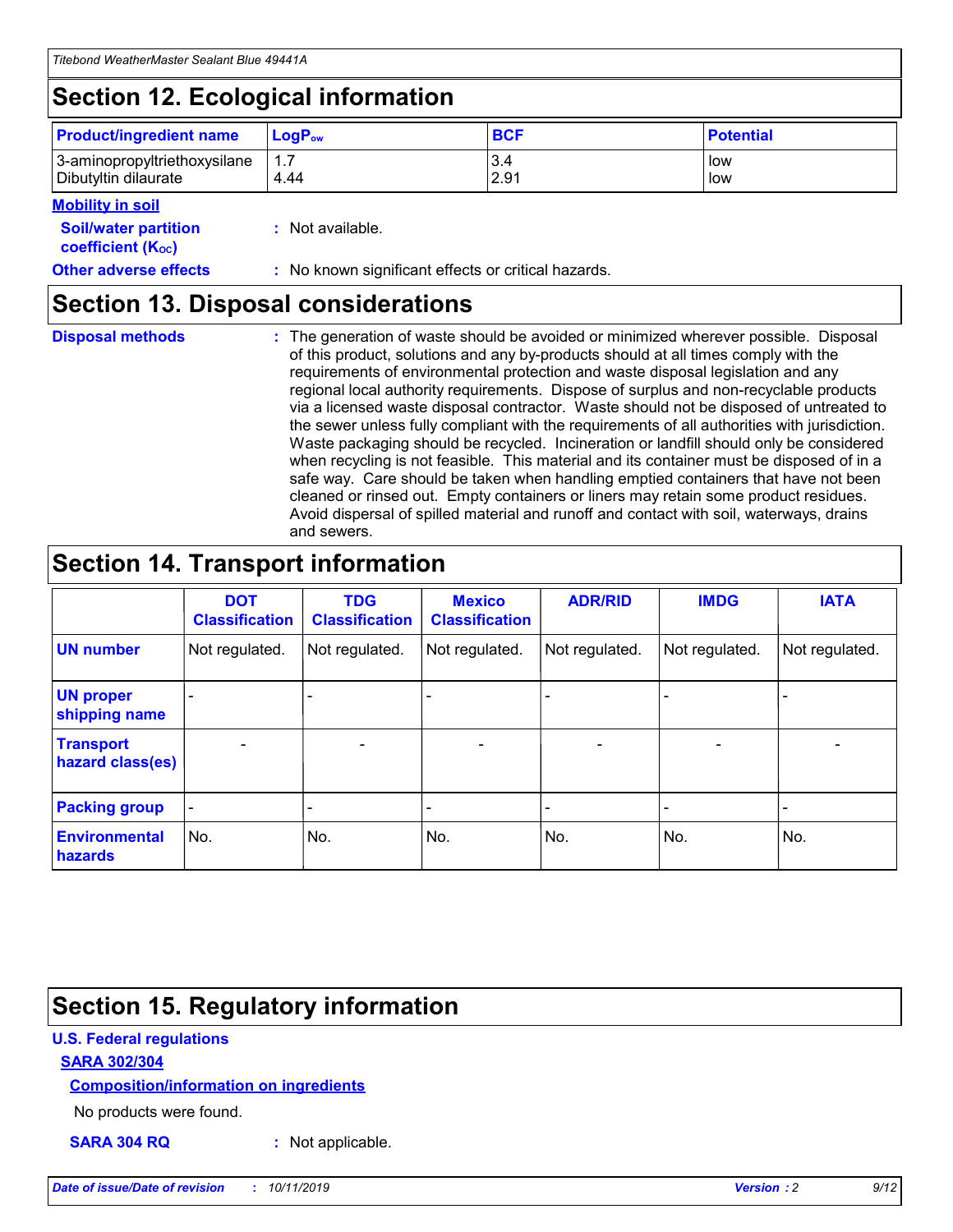## **Section 15. Regulatory information**

#### **SARA 311/312**

**Classification :** EYE IRRITATION - Category 2B SKIN SENSITIZATION - Category 1 TOXIC TO REPRODUCTION (Fertility) - Category 1B TOXIC TO REPRODUCTION (Unborn child) - Category 1B

#### **Composition/information on ingredients**

| <b>Name</b>                  | $\frac{9}{6}$ | <b>Classification</b>                                                                                            |
|------------------------------|---------------|------------------------------------------------------------------------------------------------------------------|
| 3-aminopropyltriethoxysilane | $\leq$ 3      | <b>FLAMMABLE LIQUIDS - Category 4</b><br><b>ACUTE TOXICITY (oral) - Category 4</b>                               |
|                              |               | SKIN IRRITATION - Category 2<br>EYE IRRITATION - Category 2A                                                     |
| Dibutyltin dilaurate         | ≤0.3          | ACUTE TOXICITY (oral) - Category 3<br>SKIN CORROSION - Category 1C                                               |
|                              |               | SERIOUS EYE DAMAGE - Category 1<br>SKIN SENSITIZATION - Category 1<br><b>GERM CELL MUTAGENICITY - Category 2</b> |
|                              |               | TOXIC TO REPRODUCTION (Fertility) - Category 1B<br>TOXIC TO REPRODUCTION (Unborn child) - Category 1B            |
|                              |               | SPECIFIC TARGET ORGAN TOXICITY (REPEATED<br>EXPOSURE) (respiratory system) - Category 1                          |

#### **State regulations**

| <b>Massachusetts</b> | : None of the components are listed. |
|----------------------|--------------------------------------|
| <b>New York</b>      | : None of the components are listed. |
| <b>New Jersey</b>    | : None of the components are listed. |
| Pennsylvania         | : None of the components are listed. |

#### **California Prop. 65**

**A** WARNING: This product can expose you to methanol, which is known to the State of California to cause birth defects or other reproductive harm. For more information go to www.P65Warnings.ca.gov.

| <b>Ingredient name</b> | No significant risk Maximum<br>level | acceptable dosage<br>level |
|------------------------|--------------------------------------|----------------------------|
| methanol               |                                      | Yes.                       |

#### **International regulations**

**Chemical Weapon Convention List Schedules I, II & III Chemicals** Not listed.

#### **Montreal Protocol**

Not listed.

#### **Stockholm Convention on Persistent Organic Pollutants**

Not listed.

### **UNECE Aarhus Protocol on POPs and Heavy Metals**

Not listed.

#### **Inventory list**

### **China :** All components are listed or exempted.

#### **United States TSCA 8(b) inventory :** All components are active or exempted.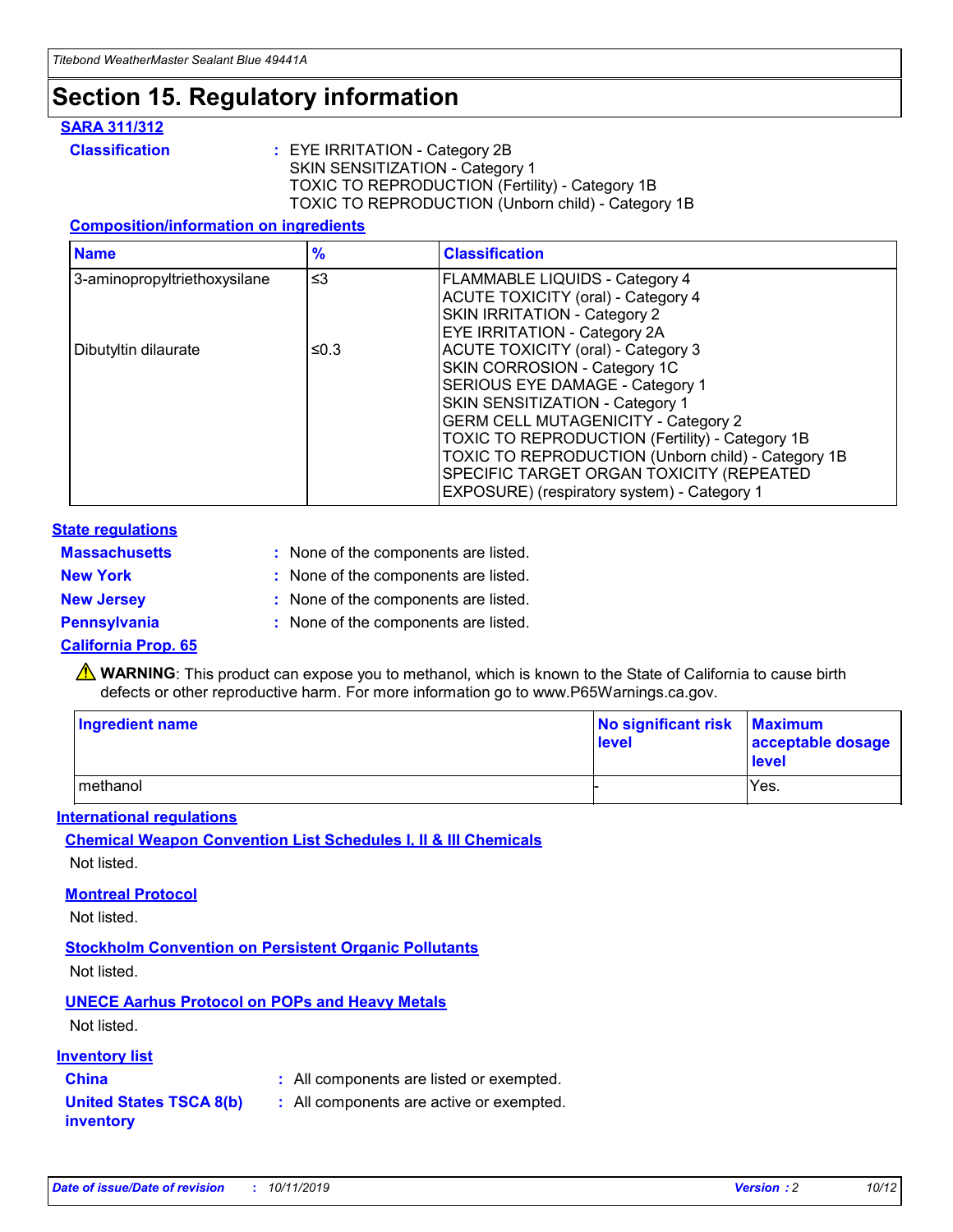## **Section 16. Other information**

**Hazardous Material Information System (U.S.A.)**



**Caution: HMIS® ratings are based on a 0-4 rating scale, with 0 representing minimal hazards or risks, and 4 representing significant hazards or risks. Although HMIS® ratings and the associated label are not required on SDSs or products leaving a facility under 29 CFR 1910.1200, the preparer may choose to provide them. HMIS® ratings are to be used with a fully implemented HMIS® program. HMIS® is a registered trademark and service mark of the American Coatings Association, Inc.**

**The customer is responsible for determining the PPE code for this material. For more information on HMIS® Personal Protective Equipment (PPE) codes, consult the HMIS® Implementation Manual.**

#### **National Fire Protection Association (U.S.A.)**



**Reprinted with permission from NFPA 704-2001, Identification of the Hazards of Materials for Emergency Response Copyright ©1997, National Fire Protection Association, Quincy, MA 02269. This reprinted material is not the complete and official position of the National Fire Protection Association, on the referenced subject which is represented only by the standard in its entirety.**

**Copyright ©2001, National Fire Protection Association, Quincy, MA 02269. This warning system is intended to be interpreted and applied only by properly trained individuals to identify fire, health and reactivity hazards of chemicals. The user is referred to certain limited number of chemicals with recommended classifications in NFPA 49 and NFPA 325, which would be used as a guideline only. Whether the chemicals are classified by NFPA or not, anyone using the 704 systems to classify chemicals does so at their own risk.**

**Procedure used to derive the classification**

|                                                                                                                    | <b>Classification</b>                                                                                                                            | <b>Justification</b>                                                                                                                                                                                                                                                                                                                                                                                                 |  |
|--------------------------------------------------------------------------------------------------------------------|--------------------------------------------------------------------------------------------------------------------------------------------------|----------------------------------------------------------------------------------------------------------------------------------------------------------------------------------------------------------------------------------------------------------------------------------------------------------------------------------------------------------------------------------------------------------------------|--|
| EYE IRRITATION - Category 2B<br>SKIN SENSITIZATION - Category 1<br>TOXIC TO REPRODUCTION (Fertility) - Category 1B | TOXIC TO REPRODUCTION (Unborn child) - Category 1B                                                                                               | Expert judgment<br>Expert judgment<br>Expert judgment<br>Expert judgment                                                                                                                                                                                                                                                                                                                                             |  |
| <b>History</b>                                                                                                     |                                                                                                                                                  |                                                                                                                                                                                                                                                                                                                                                                                                                      |  |
| Date of printing                                                                                                   | : 4/22/2022                                                                                                                                      |                                                                                                                                                                                                                                                                                                                                                                                                                      |  |
| Date of issue/Date of<br>revision                                                                                  | : 10/11/2019                                                                                                                                     |                                                                                                                                                                                                                                                                                                                                                                                                                      |  |
| Date of previous issue                                                                                             | : 10/16/2020                                                                                                                                     |                                                                                                                                                                                                                                                                                                                                                                                                                      |  |
| <b>Version</b>                                                                                                     | $\therefore$ 2                                                                                                                                   |                                                                                                                                                                                                                                                                                                                                                                                                                      |  |
| <b>Key to abbreviations</b>                                                                                        | $\therefore$ ATE = Acute Toxicity Estimate<br><b>BCF</b> = Bioconcentration Factor<br>IBC = Intermediate Bulk Container<br>$UN = United Nations$ | GHS = Globally Harmonized System of Classification and Labelling of Chemicals<br>IATA = International Air Transport Association<br><b>IMDG = International Maritime Dangerous Goods</b><br>LogPow = logarithm of the octanol/water partition coefficient<br>MARPOL = International Convention for the Prevention of Pollution From Ships, 1973<br>as modified by the Protocol of 1978. ("Marpol" = marine pollution) |  |